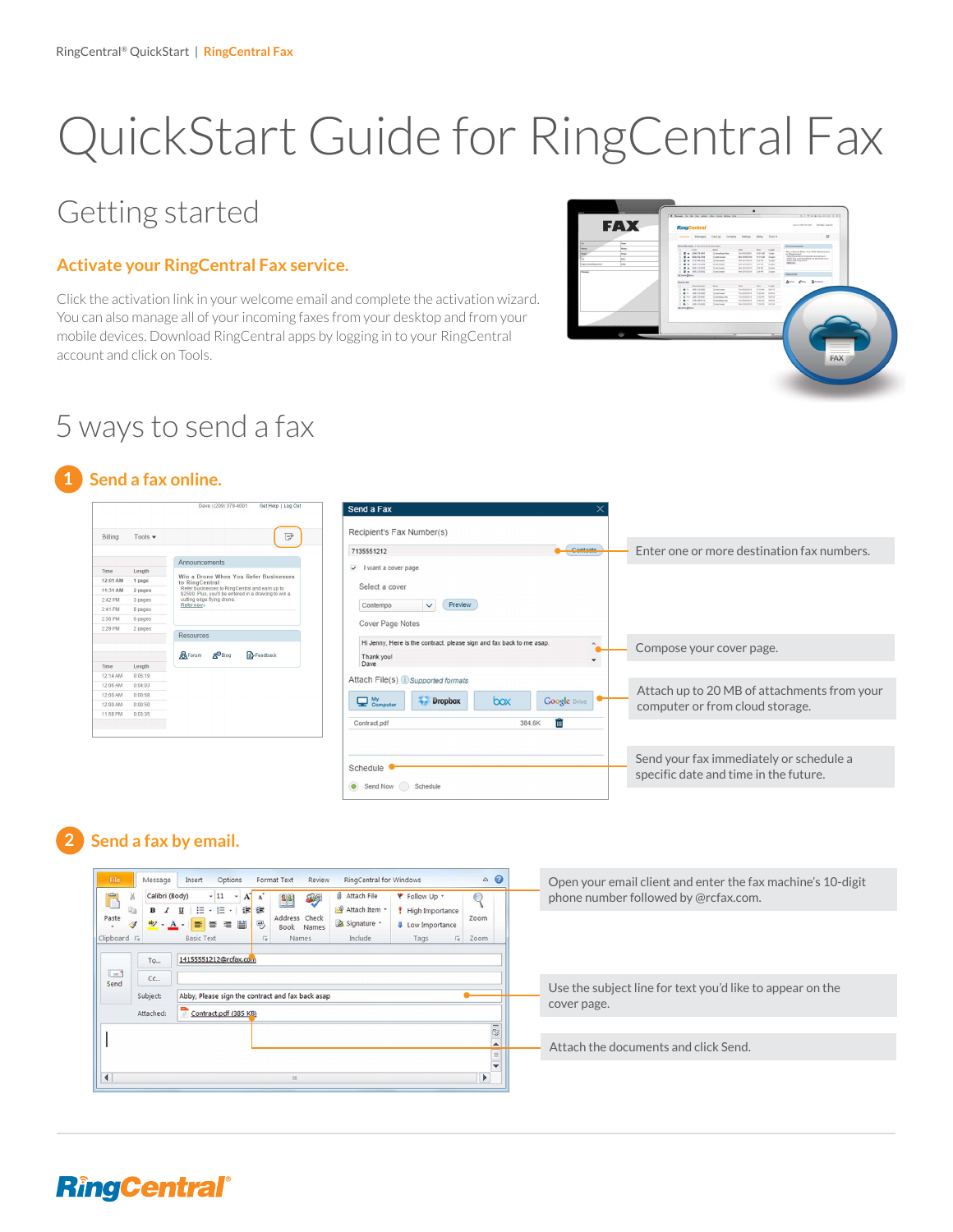|                                                                                       |               |                        | Fax a Document<br>$\leftarrow$<br>Send |                                                                                                                                                 |
|---------------------------------------------------------------------------------------|---------------|------------------------|----------------------------------------|-------------------------------------------------------------------------------------------------------------------------------------------------|
|                                                                                       |               | Enter the fax number   |                                        |                                                                                                                                                 |
| X<br>Send Fax                                                                         |               | or select the fax      | To: John Smith                         |                                                                                                                                                 |
| To: 16505551212                                                                       | ≏             | number and optional    |                                        |                                                                                                                                                 |
| <b>Include Cover Page</b>                                                             | $\alpha$      | name from your         | ⊙<br>Cover Page: Contempo              |                                                                                                                                                 |
| Cover Page                                                                            | (0) English > | contacts.              | Ŵ<br>Documents to Fax                  | <b>Cover Page</b><br>Cancel<br>Save                                                                                                             |
| <b>Recipient Details</b>                                                              |               |                        |                                        | $\odot$<br>Cover Page: Contempo                                                                                                                 |
| Jenny Brown                                                                           | $\odot$       |                        | 雩<br>Contract.pdf                      | Hi Jenny. Attached is the contract.<br>Please sign it and fax back to me by                                                                     |
| <b>Rapid Transportation</b>                                                           | $\odot$       | Add your documents     |                                        | Friday.                                                                                                                                         |
| Hi Jenny, Attached is the contract. Please sign it and fax back to me by this Friday. |               | and compose a cover    |                                        |                                                                                                                                                 |
| Thank you.<br>Dave Richard                                                            |               | page. Click Send.      |                                        | <b>FAX</b><br>Date: (Date)<br>Pages including cover sheet                                                                                       |
| Schedule                                                                              |               |                        |                                        | To:<br>(Recipient Name)<br>From:<br>(Sender Name)<br>(Recipient Company<br>Sender Company)                                                      |
| Attachments                                                                           | 0e            | Attach files from a    | Attach a file from                     | <b>Recipient Street</b><br><b>Sender Address</b><br>(Recipient City)<br>Sender City)<br>(Recipient Sta (Recipient)<br>Sender State) (Sender Zip |
| 憎<br>Contract.Pdf                                                                     | $\circ$       | computer or a scanner. | documents or cloud                     | $P = 10P$<br><b>JRecipient Filipine</b><br>/ Sandar Phone<br><br>Fax Number: Checkwet Fax<br>Fax Number / Sendar Fax 1                          |
|                                                                                       |               |                        | storage, like Box                      | $100$ TEs<br>19001                                                                                                                              |
|                                                                                       |               |                        | and Dropbox™.                          |                                                                                                                                                 |

#### **Send a fax from Microsoft® 5 applications.**

| 區                           | $\overline{ }$    |                  |                 |                        |                                      |                                                                   | Contacts - wend |
|-----------------------------|-------------------|------------------|-----------------|------------------------|--------------------------------------|-------------------------------------------------------------------|-----------------|
| <b>File</b>                 |                   | Home             | Send / Receive  |                        | Folder<br>View                       | RingCentral for Windows                                           |                 |
| Ring<br>Open                | Dial              | E<br>Send<br>Fax | Send<br>Message | 81<br>Jenny<br>Brown * |                                      |                                                                   |                 |
|                             |                   | <b>Actions</b>   |                 | ÷                      | Business: +1 (800) 555-1222          |                                                                   |                 |
|                             | ▲ My Contacts     |                  |                 |                        |                                      | Message to Business: +1 (800) 555-1222                            |                 |
|                             | <b>8</b> Contacts |                  |                 | Q                      | Mobile: +1 (650) 555-2212            |                                                                   |                 |
| <b>8</b> Suggested Contacts |                   |                  |                 |                        | Message to Mobile: +1 (650) 555-2212 |                                                                   |                 |
|                             |                   |                  |                 | Ţ                      | Business Fax: +1 (800) 555-1212      |                                                                   |                 |
|                             |                   |                  |                 |                        |                                      | ταρε παπρροπασοπ<br><b>Accounting Manager</b><br>18005551222 Work |                 |

#### $\boxed{\textbf{W}}$   $\boxed{\textbf{H}}$ sales proposal - M File Insert Page Layout Mailings Review RingCentral Home References View A Send<br>as Fax RingCentral  $\leq 1$  $\boxed{\mathsf{L}}$ Rapid Transportation Company Name: Johnsons Supplies, Inc.

Integration with Microsoft Outlook is only available for Windows. Send your current document as a fax within a Microsoft Office application.

#### **Once you've sent a fax:**

Find the status of your outgoing fax in the messages tab of your online account.

|              | <b>RingCentral®</b>                          |                    |          |                 |                |                            |
|--------------|----------------------------------------------|--------------------|----------|-----------------|----------------|----------------------------|
| Overview     | <b>Messages</b>                              | Call Log           | Contacts | <b>Settings</b> | <b>Billing</b> | Tools $\blacktriangledown$ |
|              |                                              |                    |          |                 |                |                            |
|              | Recent Messages - 3 new and 3 saved messages |                    |          |                 |                |                            |
|              | From                                         | Name               |          | Date            | Time           | Length                     |
| E<br>$\circ$ | (209) 379-4001                               | <b>Charlie Lee</b> |          | Tue 03/03/2015  | 12:01 AM       | 1 page                     |
| 耳<br>$\circ$ | (864) 412-3366                               |                    |          | Mon 09/08/2014  | 11:31 AM       | 2 pages                    |

When the fax has been delivered, the log will move to the Sent Items folder, where you can access archived faxes for one year.